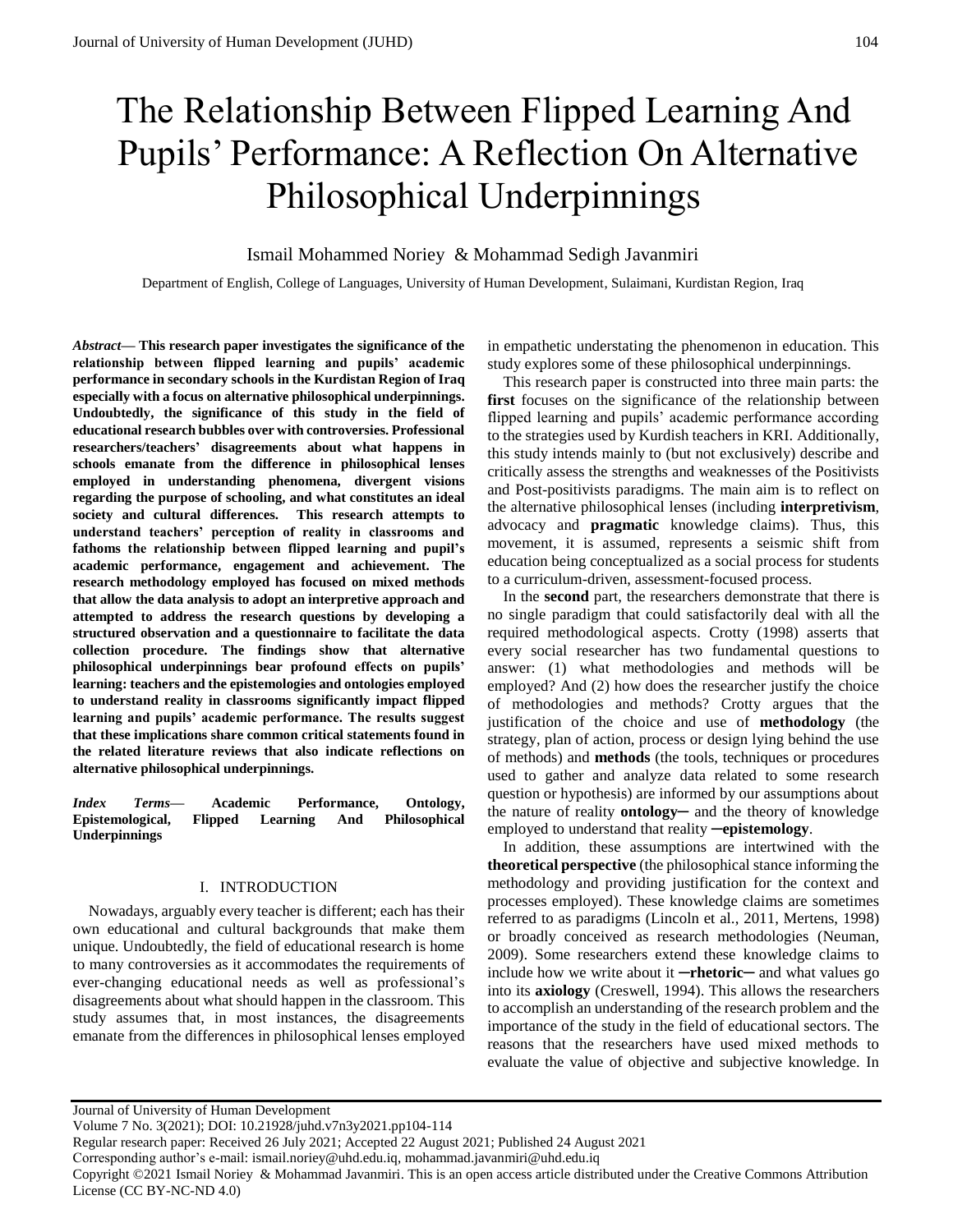part **three**, the researchers briefly discuss the findings, implications, conclusion, and recommendations.

This basically can help answer these questions: focusing on answering the following main research questions:

- 1. What are the challenges of flipped learning and their effects on pupils' performance at secondary schools?
- 2. What are the most significant themes nature of the relationship between flipped learning and pupils' academic performance?
- **3.** To what extent does the teacher significantly impact flipped learning and pupils' academic performance?

## **Research Objectives:**

- $\triangleright$  To investigate the impact of flipped learning on students' academic performance at secondary schools in KRI.
- To explore the relationship between flipped learning and pupils' engagement and achievement
- $\triangleright$  To identify how reflections on alternative philosophical underpinnings alter mindsets and practices of practitioners in education

## II. LITERATURE REVIEW

This part has three aims: 1) An understanding of the impact of flipped learning on students' academic performance at secondary schools in KRI. 2) A discussion on the significance of the study and the statement of the problem. 3) A good evaluation of the review of the literature to explain the relationship between flipped learning and pupils' engagement and achievement.

## *Reflection on Teaching and Learning*

As teachers, we have often wondered what goes through the minds of pupils who are being talked at in classrooms in which teachers employ traditional teaching methods -teachercantered classrooms. My (Dr. Ismail's) predicament began when in May 2016, in the UK, I administered a questionnaire to my year 11 higher ability Maths class asking them to relate their classroom and learning experiences. Judging by the 22 mainly hostile answers that I received on this issue, the very thought is unthinkable. My mood was most felicitously caught by one young bright girl who replied:

*"My problem is that my History teacher talks too fast for me, and I can't take notes quickly enough… When I manage sometimes to get all the notes from class onto paper, I don't understand what they mean. When I go home to complete my homework, I continue to struggle because what I wrote down in class doesn't seem to match with what I'm supposed to do on my homework."*

Another pupil, Anita (not real name), is active in sports, specializing in gymnastics and track. She is a conscientious student who always wants to do her best. Unfortunately, she must often leave school early to travel to games and matches, and she misses a lot of her classes. She informed me when she

was in year 10, she tried to keep up with her Maths class, but she just couldn't because she missed so much of it.

She sometimes comes in and meets with her teacher before school, but the teacher is often too busy to individually teach her everything she missed. Gloomily, these scenarios are common across many classrooms. Many struggling pupils who genuinely want to learn fall behind instead. Others are so busy that they miss out on key concepts. Still, others learn how to "play school," but do not really learn important objectives in their courses. We have almost certainly reached an understanding that the traditional model, where teachers stood up and talked at an average of 25 pupils every day, does not meet the needs of all pupils.

The philosophy of teaching which treats children as passive receptacles into which forgettable facts are poured and, accordingly, forces teachers to spend time preparing students for standardized tests (Kohn, 1999) most certainly needs rethinking. Learners (especially children), alternatively, must be helped to become independent, critical, creative thinkers (Robinson and Aronica, 2015). In most schools in England and many other countries, the education systems divide academic disciplines into "subjects," and further divide the subjects into independent units. This fosters an unquestioned illusion that the topics are discrete and unconnected. While this is a serious problem, there is an even more basic failing here: Chances are that the topics themselves have not been covered thoroughly enough because our schools tend to measure out their efforts in increments of time rather than in target level mastery. When the interval allowed for a given topic has run out, it's time to give a test and move on. This has become almost customary in my school and many others in the UK. This for me is unacceptable if not disastrous. This is because concepts build on one another. Algebra requires arithmetic. Trigonometry flows from geometry. If children are provided with a shaky understanding early on, it will lead to complete bewilderment later. Yet teachers prefer to give out passing grades for test scores of 75 or 80 percent. It is basically telling the students that they have learned something that they haven't learned. Students are then hastily nudged on to the next, more difficult unit for which they have not adequately been prepared. The truth is that the educational providers are setting them up to fail. A student who achieves a mark of 75 percent is missing on fully one-quarter of what he or she needs to know (and that is assuming it is on a rigorous assessment). Common sense wouldn't set us on the journey with a car that has one of its wheels faulty.

Modern theories see learning as an individualistic enterprise: learners educate themselves. They learn, first, by deciding to learn, by committing to learning. This commitment allows, in turn, for concentration. All of these processes are active and deeply personal; all involve acceptance of responsibility. Education doesn't happen because an excellent teacher makes a difficult concept easy which puts a smile on a pupil's face (however exciting this might sound). Real education, the researchers of the present study believe, happens in the individual brains of each of us. It requires effort on the part of the learner (as well as the teacher). This claim has found echoing voices. The neuroscientist Kandel (2008) has argued strongly that learning is, in fact, neither more or less than a series of changes that take place in the individual nerve cells of which our brains are composed.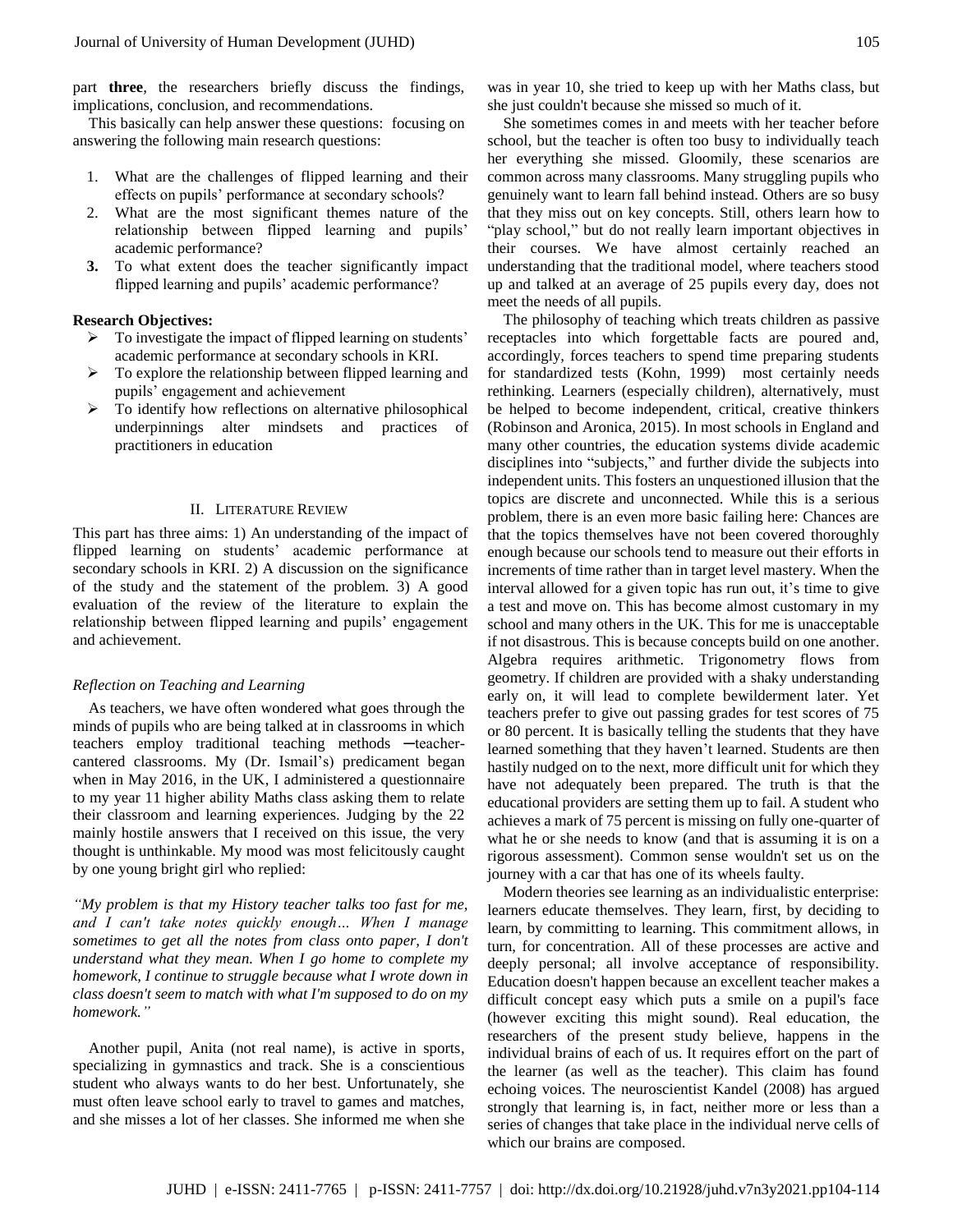For far too long accountability process in education has emphasized, and continues to emphasize, school and teacher responsibility (supply-side) to make learning happen and there is nothing wrong with this. We believe, however, that equal emphasis should be placed on learner responsibility (demandside) founded on rigorous incentives and active participation by the learner. This study (without drifting too much) is concerned with philosophical underpinnings of educational research. To address this purpose, this task seems to be incomplete without established philosophical assumptions about what is it that motivates educational actors that researchers intend to investigate - teachers, pupils, parents and policy makers.

#### *A. The significance of the study*

The importance of the study is to state the challenges of flipped learning and their effects on pupils' performance at secondary schools in KRI. A strong underlying conviction, here, is that every teacher is different in their idiosyncratic teaching styles which are largely shaped by their own educational and cultural backgrounds— each teacher is unique. Additionally, the current educational reform efforts have revolved from the soft skills of education to a focus on the measurable outcomes of learning. On the other hand, this research provides an insight to identify the most significant themes that predominantly pervade the nature of the relationship between flipped learning and pupils' academic performance. This is to justify to what extent does the teacher significantly impact flipped learning and pupils' academic performance? Thus, this study is vital because it assumes that, in most instances, the disagreements emanate from the differences in philosophical lenses employed in empathetic understating of the phenomenon in education**.**

#### *B. Motivations of educational actors*

In analysing educational issues we shall take what has come to be known as the rational choice approach of methodological individualism (Little, 1991, Martin, 1994). The term "rational," as shall be used hence, does not mean brilliant or all-knowing. The educational actors whose behaviour we wish to understand are not gods, so we shall certainly not want to characterize any deviation from godlike behaviour as irrational. The actors we model are ordinary folks who have wants and beliefs both of which affect their behaviour.

Individual wants (which economists refer to as preferences) can be inspired by any number of different sources. Some of these preferences are related to survival and reproduction. Others include religious values, moral precepts, ideological dispositions, altruistic impulses and a sense of common destiny with a family, ethnic group or other community. We do not pretend to know why people want what they want - we leave that to biologists, psychologists and sociologists. Moreover, these specifications are not fundamental to sanction proceeding with this research. Preferences, it is assumed, to be one of the givens of a situation and, for purposes of analysis, the researchers in the present study assume that they don't change much in the shortest possible time.

It can be argued that people who act in accordance with their preferences are self-interested (Martin, 1994). This assumption,

notwithstanding, does not inform this research to think of idiosyncratic preferences as selfishness in the very literal meaning of the word. An individual's conception of self might arguably be reflected in his or her preferences and priorities. Pursuit of those preferences and priorities is self-interest at work. It is true that people act under their preferences and therefore are self-interested beings. Nevertheless, preferences, tastes and values are not all there is to rational behaviour. Complementing this world of individual rationality and preferences is the environment in which people find themselves. This external environment is filled with uncertainty (constraints) about how things work, the preferences of others, and random events over which individuals do not have control, or sometimes even knowledge. This uncertainty proves to be crucial since it bears an influence over the way people express their preferences. This underpins the important role of social constructivist philosophy in relation to this research (Lincoln and Guba, 1985, Neuman, 2009, Schwandt, 2000).

Assumptions identified in these works (social constructivists or interpretivists) hold that individuals seek understanding of the world in which they live. They develop subjective meanings of these experiences – meanings directed toward certain objects or things. These meanings are varied and multiple, leading the researcher to look for the complexity of views rather than narrowing meanings into a few categories or ideas. The goal of the research is to rely as much as possible on the participants' views of the situation being studied. The questions become broad and general so that the participants can construct the meaning of a situation, a meaning typically forged in discussions or interactions with other persons. The more openended the questioning, the better, as the researchers seriously attend to what people say or do in their life setting. Moreover, often these subjective meanings are negotiated socially and historically. In other words, they are not simply imprinted on individuals but are formed through interaction with others and through historical and cultural norms that operate in individuals' lives. Here the "processes" of interaction among individuals are crucial. There is also a focus on the specific contexts in which people live and work to understand the historical and cultural settings of the participants. In applying this model to education, we simplify shamelessly in advancing the view that there are mainly two actors within educational settings. First, the consumers of education (pupils, or parents or even governments who buy or demand education using taxpayers' money on behalf of children). For consumers of education, the choice is one of how to spend their monetary endowment and time to maximise their contentment. Second, there are producers of education (teachers, teaching assistants, school leadership, etc.) who possess various productive inputs and must determine how best to combine them to maximise educational outcomes. To keep the model simple, we assume that educational workers toil at a fixed wage rate so that once they decide how much time to spend at work, both their total wages (and hence monetary endowment from which they derive contentment when they transform themselves into consumers) and the amount of time left over for leisure are determined.

Now there is surely ambiguity in each of these ideas, but it is fair to say that from a purely economic perspective, in one fashion or another, theorists might commit themselves to what it is that animates various educational actors. This is not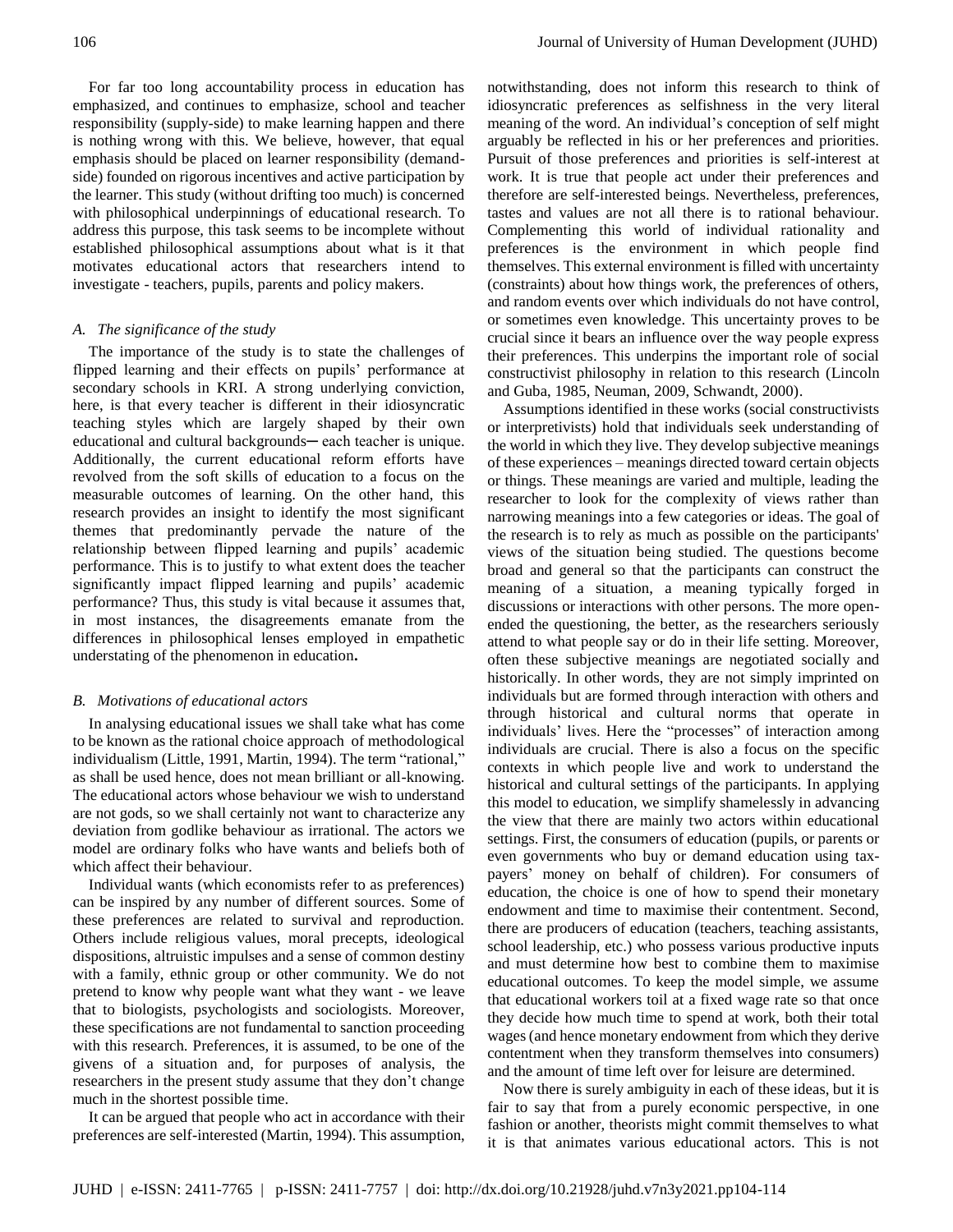because they think their assumptions are verifiable as descriptive statements. Certain obvious questions can help determine that these assumptions are seriously flawed as descriptive statements. Are producers driven entirely by profit motives, or do they give some weight to other things, like the welfare of their workers or the quality of their product? Descriptive accuracy is not the point or purpose of the profitdriven assumptions. The reason is scientific, not substantive. The idea is this: can we explain variations and regularities in educational performance, outcomes, and behaviour with a simple set of assumptions? We strongly believe that we can. The modern theory of economics is a grand intellectual edifice precisely because it has succeeded, as probably no other social science has, in constructing explanations logically, rigorously and in empirically meaningful ways. At the foundation of this edifice is a scientific commitment to explanation, not description.

# *C. Flipped learning and Pupils' engagement and achievement*

It is vital to accommodate the needs of all pupils' educational needs. In other words, it is important to construct an awareness of the existence of classrooms that have continued to group pupils by age for which course instructors have struggled to develop effective lessons that reach all levels of students. Researchers and educators have tried to differentiate the delivery of their content, but have noted that as an instructor, it is often difficult to plan for and execute effectively. Furthermore, a great deal of research on the flipped classroom has described increased student engagement and improved student-teacher interactions (Baepler, Walker, & Driessen: Kong, 2014, p.18). However, as Bishop and Verleger (2013) stated, most of the researchers have explored teacher and student perceptions of flipped learning in the classroom in a small-scale way. Additionally, according to Abeysekera and Dawson (2015), inside the institutions there seems to be an academically sound approach to the effectiveness of flipped classrooms through scrutinizing student engagement that could be encouraged by activities sustaining students' motivation needs. Moreover, Saulnier (2015) suggested that further longitudinal studies control the maintainable effects of the flipped classroom on the ongoing accomplishment of achievement. Besides, one affordance of a flipped learning environment is the ability to reach several different student types at varying cognitive levels. Strayer (2009) showcases a study to see in what ways he could reach more students. He used a mixed-methods study that involved 49 students at the undergraduate level. Strayer involved extensive qualitative surveys in two 10 separate classes. Despite the fact, one classroom was a course taught with a traditional model while another section of the same course was taught with the flipped learning model. However, in the flipped model, Strayer offloaded his lectures by recording them and providing them online─ a similar method used in all other studies involved in this review. This is like the current study mixed methods, which can be applied to different student types.

Furthermore, this study assumes that the educational affordances are those characteristics of an artefact. Granting the affordance of reaching fluctuating types of students may be due to how a flipped environment is designed. Using an alike method as Strayer (2009), Davies, Dean, and Ball (2013) endeavoured to find what affordances a flipped environment can provide by using three sections of the same course. Davies, Dean, and Ball (2013) associated a flipped environment, a traditional environment, and a completely self-paced online simulation. Like Strayer, each section covered the same content and used the same assessments. Moreover, the design of the class, fixed activities and complementary instruction could be provided in the flipped environment that could not be in the other two sections. In the qualitative results, the lower-level dependent students noted that having this access to the instructor during class time helped them in understanding the material. According to Abeysekera and Dawson (2015), the students, in the strictly online environment, noted similarly saying they wish they had more access to an expert, such as the instructor. The kind of access to the instructor is one key affordance of a flipped environment that cannot be achieved in the traditional settings.

In several studies (Strayer, 2009; Davies et al., 2013; Murphree, 2014; Rowe et al., 2013; Tune et al., 2013), it was initially difficult to implement a flipped environment. Students found the set-up and design of the class to be slightly fragmented and were initially unenthusiastic. To conclude, the students were unacquainted with this kind of access to the instructor. However, once the students began to view the teacher as a facilitator rather than the instructor (Strayer, 2009), the students eventually became comfortable with asking questions for further understanding regarding flipped learning and their engagement in the classroom.

## *D. Positive/Post-positive Knowledge Claims*

There are important complexities that arise when one attempts to explain what positivism is (Polkinghorne, 1983). In comparison to philosophers, researchers across the social sciences and related applied fields such as education have been a little less discerning sometimes with unfortunate consequences. Halfpenny (2014) has noted that "there are so many different understandings about how the term can or should be used" (p.15). Anti-positivists use the term loosely to describe all sorts of disfavoured forms of inquiry. It will pay to set the house in order right at the outset. The present study does not intend to recount the intricacies of the late nineteenth and twentieth-century thought, but it seems that the basic conceptual framework of positivism is built on ideas propounded initially by Bacon, Locke, Hume and Comte. Modern positivists and some post-positivists have added planks and boards of their own, but their additions have hardly altered the basic design of these Founding Fathers. By watching craftsmen at work, Bacon claimed that: (1) only direct observations supply us with statements about the world; and (2) true knowledge is derived from observation statements.

In other words, he rejected the deductive method of the philosophers in favour of sense perceptions. Bacon, however, admitted that the human senses could not always be trusted and that things of the world may not always be what they seem. A scientist could not always trust his senses; he must also rely on 'common sense' and reason. Locke. on his part, believed that all knowledge is *posteriori* - in other words, it can only be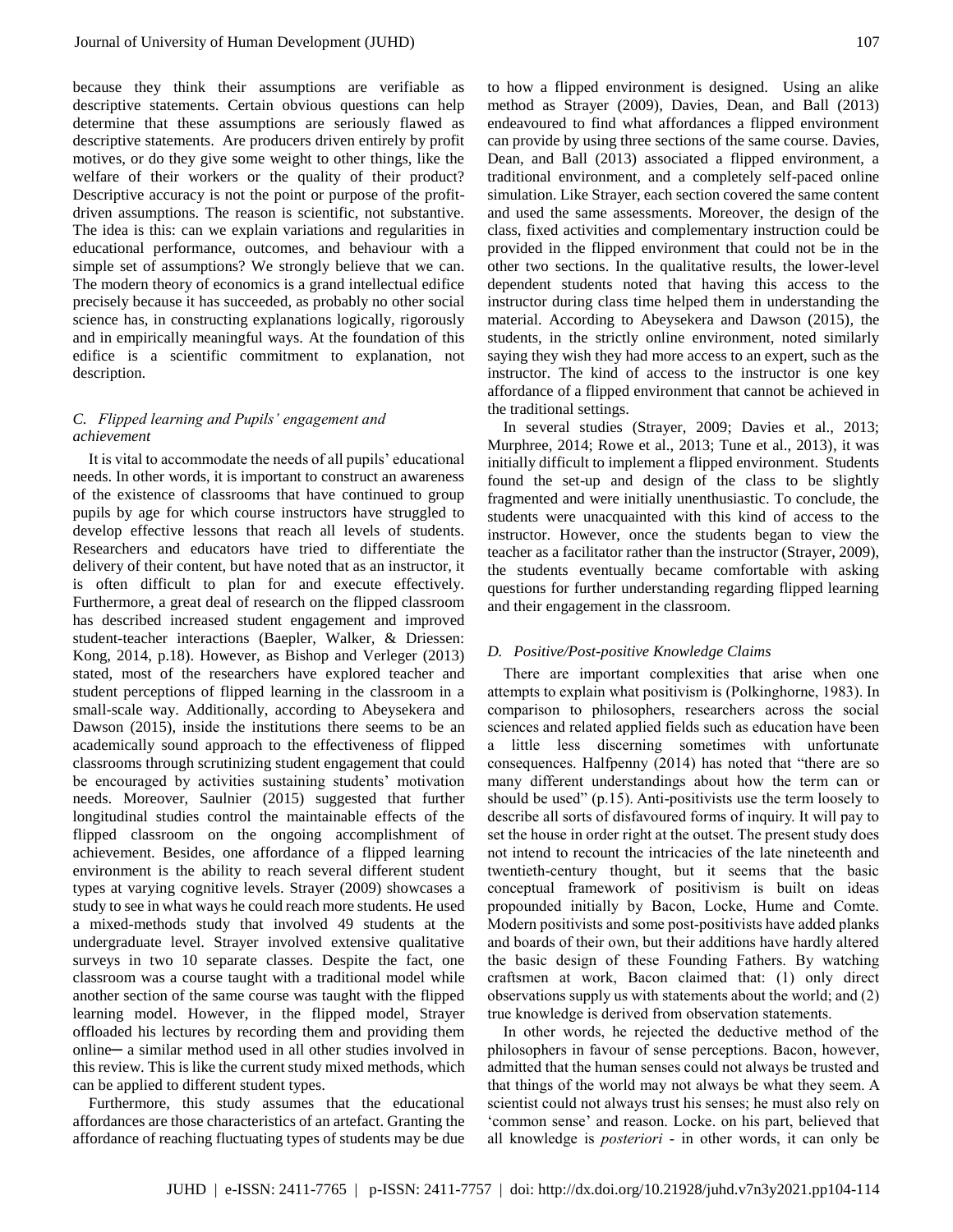derived from sense experience. Knowledge enters the human mind through the organs of sense in the form of sense impressions.

Hume (1962) began his *Inquiry Concerning Human Understanding* (1748) where Locke has left off. Like Locke, Hume agreed that all human knowledge comes from sense experience and that the mind preserves sense impressions in the form of simple ideas; but he also refined Bacon's insights about the fallibility of human senses and things not being what they seem. This led him to wonder whether causal analysis was in fact possible at all. Hume argued that when we see two events that appear together, we resort to the notion of cause and effect. This raises a dilemma for empiricists, as causality itself cannot be perceived. We can only perceive that A and B occur simultaneously. It is our imagination, not our perception, which provides the actual (causal) link between A and B. In other words, our mind is capable of devising theories, which we then impose upon the world. To sum up, four different knowledge claims are implied by both advocates and critics of positivism. These can be sketched in the barest outline:

(1) **Comtean-type positivism.** The followers of this perspective have an elevated respect for science, and they believe the scientific method could be applied to human affairs, including the study of education. The sciences argued in favour of the focus on observable, objectively determinable phenomena. They regarded all sciences as being related, and as forming a sequence that has developed historically from mathematics, through astronomy, the physical and biological sciences to sociology. Herbert Spencer, John Stuart Mill, Ernst Mach, the logical positivists, and John Dewey, all had a certain affinity with Comtean positivism (Rabinow, 1987).

(2) **Logical positivism.** This movement sometimes is marked by a great hostility towards metaphysics and adopted the verifiability principle of meaning (Polkinghorne, 1983).

The principle of verifiability stated that something is meaningful if and only if it is verifiable empirically (i.e., directly or indirectly, by observation via the senses). The slogan was "if it cannot be seen or measured, it is not meaningful to talk about." Popper (Popper, 1993) has commented on this endeavour as follows:

*"They were trying to find a criterion which made metaphysics nonsense, sheer gibberish, and any such criterion was bound to lead to trouble since metaphysical ideas often* [Sic] *the forerunners of scientific ones." (p.80)*

(3) **Empiricism**. "Positivism" is sometimes used as a label for "empiricism" (mostly by its critics). This for us is a particularly misleading usage.

"Empiricism" refers to a broad spectrum of epistemological positions to the effect: *"that either our concepts or our knowledge are, wholly or partly, based on experience through the senses and introspection. The "basing" may refer to psychological origins or, more usually, philosophical justification." (Proudfoot and Lacey, 2009) (p.55)*

Within this spectrum, different philosophers mean somewhat different things when they use the term. At any rate it is clear that logical positivism is a type of empiricism and that not all

type of empiricism is positivistic. Thus, the so-called "death of positivism" leaves many empiricists unscathed ─a point which has been overlooked by some enemies of positivism, to their own cost. The point is that it is difficult to deny some role to empirical data or evidence in the growth of human knowledge; the issue centres on what role. Critics of positivism sometimes get carried away, and in their eagerness to celebrate its so-called demise they throw the empiricist baby out with the positivist bathwater.

(4) **Behaviourism.** Finally, sometimes the expression "positivism" has been used when the real target is behaviourism. This is probably understandable since the two positions have much in common. The behaviourists favour operationalism ─in fact they did much to pioneer it─ they are very hostile to abstract theorising in the sciences. A good example is Watson's (1919) assertion that psychologists must abandon the notion of "consciousness" because there were no clear-cut observational criteria for using it. For him only behaviour that is observable, and only by focusing on this can psychology become objective. The opening lines of his paper are notorious: "*Psychology, as the behaviourist views it, is a purely objective experimental branch of natural science. Its theoretical goal is the prediction and control of behaviour." (p.457)*

In this respect, then, the behaviourists were consistent positivists (and logical positivists at that), but we must emphasize that their rejection of "inner" causes and psychological events seems somewhat misleading. Undoubtedly, this type of positivism has survived and even has been accepted by its critics. However, not all educational and social researchers have been aware of this, and some rough implications have been drawn when they have commented on the death of behaviourism as a type of positivism. To put it bluntly, some of the most celebrated critics of behaviourism are more positivistic than they realise or have some more in common with the positivists than they care to admit. In one form or another, bits and pieces of behaviourism have managed to escape the Grim Reaper. One of its probable constituents which we strongly subscribe to is the idea of **rational choice theory** (see detailed explanation above) which is very much alive.

Our informed understanding from reading this classic literature is that human knowledge is an insubstantial phenomenon. Because of this we need to treat causal claims made by **positivists** with great caution.

Strictly speaking, if Hume's advice is to be heeded, social scientists should not try to explain facts; we should be content with describing them and demonstrating their regular appearance. The reason is obvious: patterns and regularities can be observed, causality cannot. We can observe facts. We can observe that, first, one fact  $(A)$  appears then another fact  $(B)$ appears. But our senses cannot observe any mechanism by which one causes the other. Our imagination, however, can easily conjure up some such mechanism and our reason can make a causal connection credible. This is not to suggest that all observations are relative. In fact, a real world exists and humans perceive this world through self-owned ideas and imagination. This research is practically informed by **post-**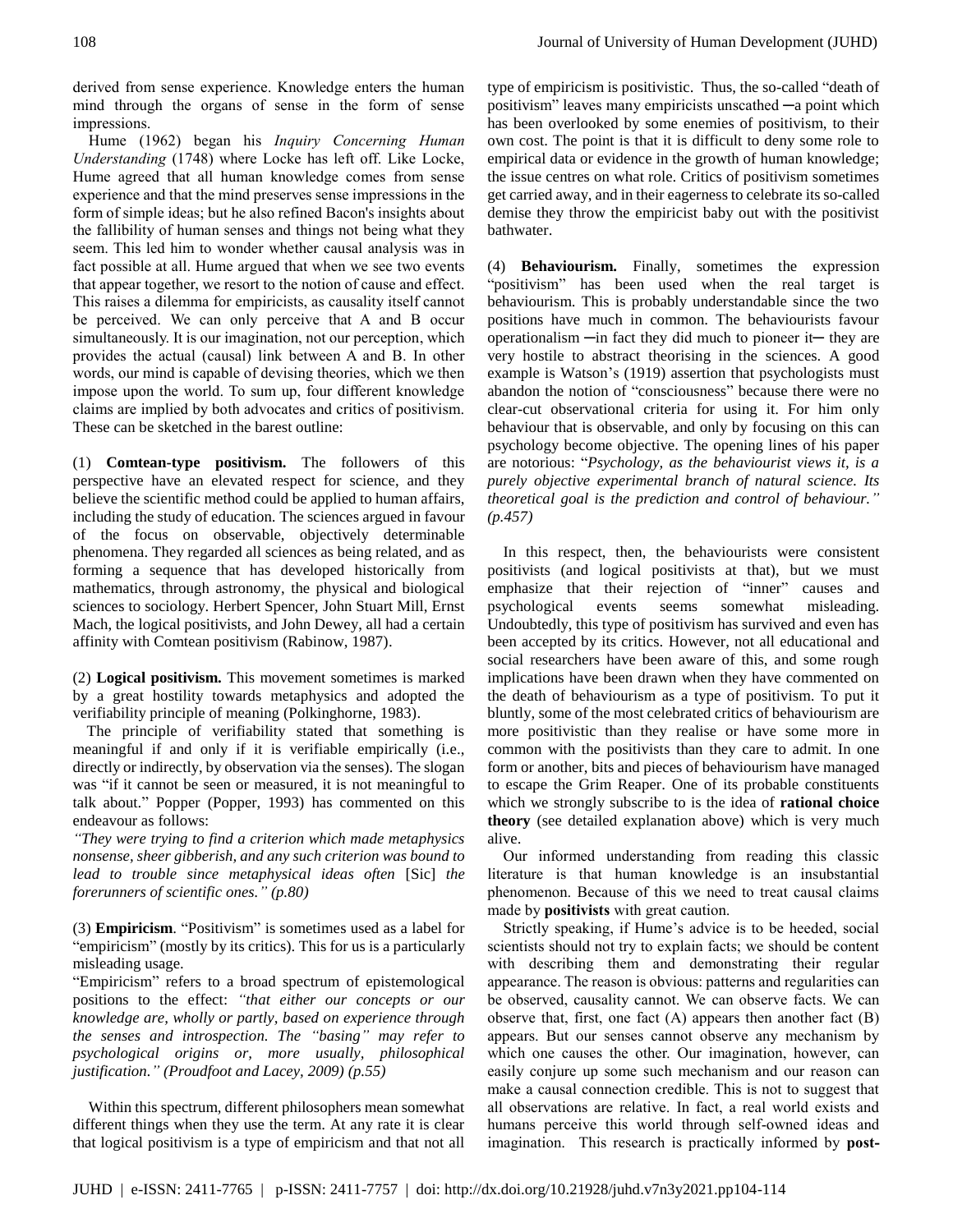**positivist** thoughts. For example, whilst generally positivists hold that the researcher and the researched person are independent of each other, the present research admits that the theories, hypotheses, background knowledge and values of the researcher can influence what is observed (Reichardt and Rallis, 1994). The conceptual premises that found an approach to objectivity are, henceforth, sanctioned to fashion a recognition of the likelihood of indispensable biases. This, however, only further pinpoints setting up a divergence from the accepted positivist tenets: such establishment informs us that reality can be known only imperfectly and probabilistically because of the researcher's limitations. In effect, in the realm of social science, two types of knowledge can be distinguished. Those based on facts (empirical or positive knowledge) and those based on values (normative knowledge). Empirical knowledge is about facts. It is the foundation of positivistic and postpositivistic science. It consists of knowledge about observable world. It is accessible to all human beings via sensory perception; but that these realities can only be imperfectly known given the significant weaknesses on the part of the observer. These are the core principles of the post-positivistic theoretical framework which underpins this impending study. In the following, several competing frameworks (Crotty, 1998) that continue to shape our understanding of the most relevant anti-positivistic perspectives are presented. They all can come under the umbrella of normative knowledge.

## *E. Interpretivist knowledge claims*

In contrast to positivists' notion of the social world, interpretivism is based on values and beliefs: this is the realm of individual preferences (Mertens, 1998). Its **ontology** is based on the precepts that women and men are malleable, and that each of us participates in the construction of our world.

The **epistemology** subscribes to, in addition to sense perceptions and human reason, relies on the much broader repertoire of epistemological devices such as empathetic and dialectical approaches. Its **methodology** seeks to identify the socially constructed patterns and regularities of the world. Constructivist or interpretivist ideas originate from Mannheim and from works such as Luckmann's The Social Construction of Reality (Luckmann, 1966) and Guba and Lincoln's Naturalistic Inquiry (Lincoln and Guba, 1985). These theorists convey a basic uncertainty about the world. For them, the world does not exist independent of our senses; it is a world of appearances. More to the point: the world we study is one that appears to people who find themselves situated in different contexts.

Consequently, the world appears different to different observers; its appearances vary with the contextual setting (temporal, geographical, gendered, ideological, cultural etc.). In short, the common point of departure for most constructivists is an agreement that the positivist tradition provides an unsatisfactory basis for social science. On this point, constructivists tend to distance themselves from scientific realists. Interpretivists also agrees that it is important to discuss and consider the nature of the relationship that links the mind and its world. For as long as this relationship remains unsettled, interpretivists and positivists cannot agree about the source of the patterns that both traditions agree to exist and which cry out for explanation. The issue with interpretivism is that it provides no basis for science (at least not in the strict sense of the word), for it is difficult to be certain about this type of knowledge. It is subjective since different individuals tend to entertain different values and beliefs. For example, critical theorists **(or emancipatory/advocacy researchers)**, just like interpretivists utilize a range of qualitative methodologies and methods (such as ethnography, phenomenological research, grounded theory, heuristic inquiry, action research, discourse analysis, feminist standpoint research) yet maintain that their **ontological** and **epistemological** knowledge claims stand in stark contrast to that of interpretivism. It is a contrast between research that seeks merely to understand (interpretivism) and a research that challenges (critical theory). *"… Between research that reads the situation in terms of interaction and community and a research that reads it in terms of conflict and oppression … between a research that accepts the status quo and a research that seeks to bring about change" (Crotty, 1998) (p. 113)*

**Pragmatism,** on the other hand, derives its knowledge from the work of Peirce, James, Mead, and Dewey (Cherryholmes, 1988). Recent writers include Rorty (Rorty, 1993), Murphy (Murphy, 1990), Patton (Patton, 1990) and Cherryholmes (Cherryholmes, 1994). For most pragmatists, knowledge claims arise out of actions, situations, and consequences rather than antecedent conditions (as in post-positivism). There is a concern with applications - "what works" - and solutions to problems (Patton, 1990). Instead of methods being important, the problem is most important, and researchers use all approaches to understand the problem (Rossman and Wilson, 1985).

## *F. The Findings & Discussion*

This section offers a detailed overview of the main underlying purposes of this mixed-methods study that investigate the significance of the relationship between flipped learning and pupils' academic performance in secondary schools in the KRI. This study has focused on mixed methods that allow the data analysis to adopt an interpretive approach and attempted to address the research questions by developing a structured observation and a questionnaire to facilitate the data collection procedure. The subjects that originally participated in this study included 225 students within 10 secondary schools and close observations of 24 teachers from 4 private and 6 public schools in the KRI[1]. The findings of this study show that alternative philosophical underpinnings have the immense potential to profoundly effect paradigm shifts that can translate to desired quality learning objectives in pupils' learning.

The foremost impact is that teachers significantly impact flipped learning and pupils' academic performance. Furthermore, for the purpose of obtaining and evaluating the objective (this term has been discussed earlier considering postpositivist theories that shroud pure empirical experiences in clouds of biases and personal perceptions) data, three main questions with significant analytical dimensions and a suitable analysis method were prepared and employed.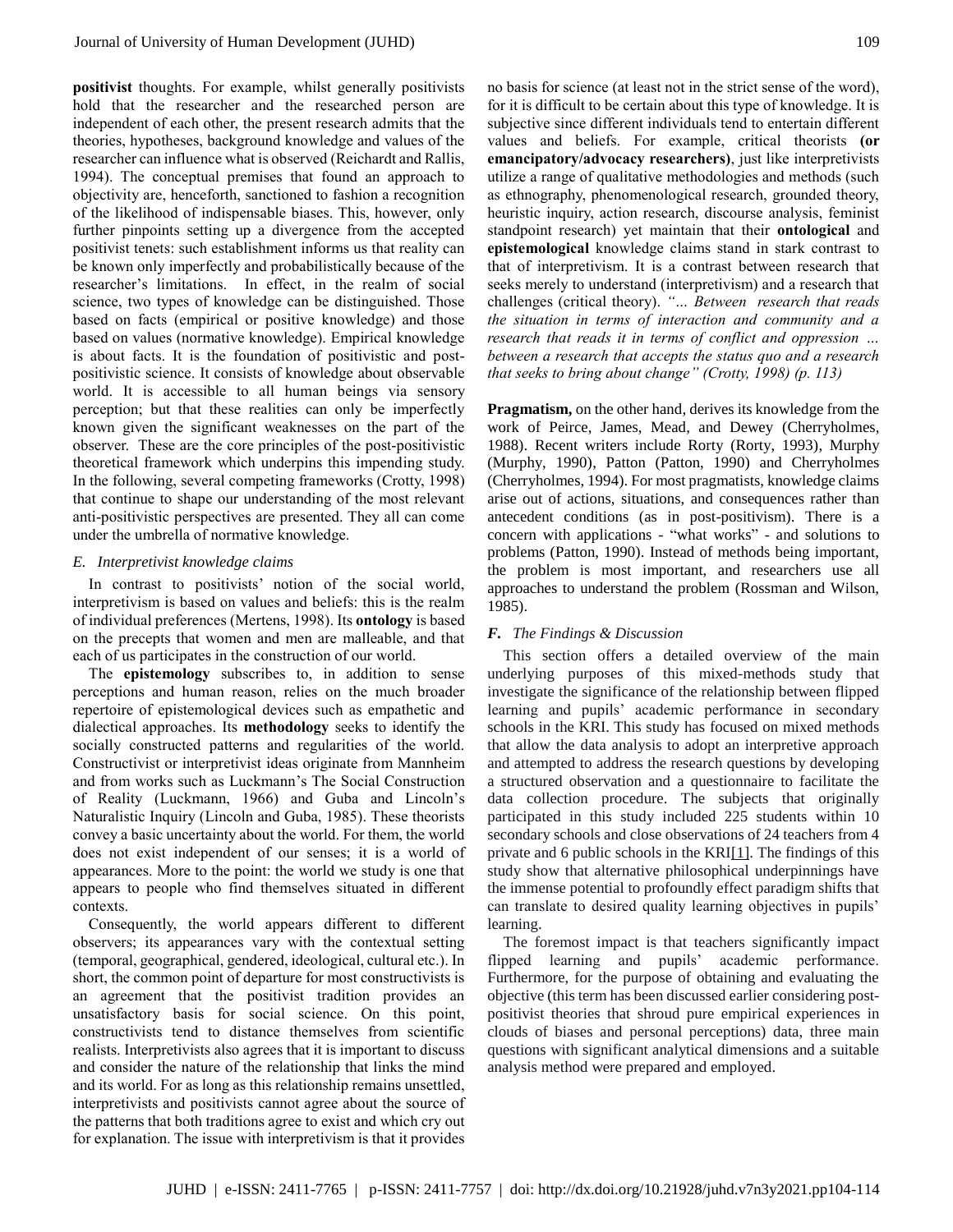## *G. Factors Analysis*

Factor analysis is the way of releasing many variables into just a few, making it easier to work with the research data. There are always deeper factors to deal with underlying concepts in collected data. Researchers can clarify and work with these instead of working with lower-level variables. For instance, in this research study, two research questions are created to collect data to reach vital information. The questions are: What are the challenges of flipped learning and their effects on pupils' performance at secondary schools? What are the most significant themes nature of the relationship between flipped learning and pupils' academic performance? Through these two factors, a questionnaire was generated to gather data and to analyse them. Factor analysis can only be considered a simple technique. Still, it is also familiar with statistical methods that can be used to clarify the latent factors that deal with noticeable variables.

#### *H. Analysis of Research Questions Data*

There are many different data shapes in the present day, and these data needs to be analysed to make sense. According to Sucky, 2018, "data analysis will not be effective if we do not know what information to infer from the data." The collected data will be appropriately used in studies, but research questions should be well formulated in the first place to get valuable data. After receiving the data, for the purpose of proper data analysis, a number of methods were considered. The process of analysis can generally be divided into two parts: descriptive statistics, and inferential statistics. Descriptive analysis has been used in this research: "Descriptive statistics provide absolute numbers. However, they do not explain the rationale or reasoning behind those numbers" (Bhatia, 2018). Descriptive statistics is a set of techniques used to summarize and present data. It is used for describing a single variable. Bhat states that "Descriptive analysis is also called a 'univariate analysis' since it is commonly used to analyse a single variable" (2020).

Furthermore, qualitative data analysis is employed to measure, understand, and analyse the obtained data. Quantitative research is constructed on measurement and is managed in a systematic, controlled manner. Bhandari stated that "Quantitative measurement can be used to find patterns and averages, make predictions, test causal relationships, and generalize results to wider populations" (2020, p.1). Through measures, the researchers will perform statistical tests, analyse differentiation among groups, and decide the effectiveness of treatments.

Measurement is the procedure of observing and writing down the observation gathered as a part of the research effort. In this research study, quantitative measurement is, therefore, used to achieve necessary information when collecting numerical data.

#### **First Question**

What are the challenges of flipped learning and their effects on pupils' performance at secondary schools?

The findings of research question one was very interested in the sense that they shed light on the challenges of flipped learning which impact students' performance at school. Table (1) has shown the four main challenges in which 23 out of 24 teachers candidates' interviews were mentioned correspondingly.

#### **(Table 1) The four main challenges)**

| The challenges of flipped learning and their        | Total    |
|-----------------------------------------------------|----------|
| effects on pupils' performance at schools           | $(n=24)$ |
| <b>Managing Emotions:</b><br><b>Reaction</b>        | 22       |
|                                                     |          |
| <b>Understanding emotions in</b><br><b>Learning</b> | 19       |
|                                                     |          |
| <b>Create a Mindset for Behaviour</b>               | 21       |
|                                                     |          |
| <b>Academic Results</b>                             | 23       |
|                                                     |          |

The above table is about the first research question that addresses four main challenges of flipped learning which impact students' performance at schools. **First**, the majority (22 out 24) of teacher respondents have chosen to show managing a reaction as a major challenge. Thus, emotions often can be managed in the classroom successfully if the teachers will do so. Moreover, within the person's sensitive comfort zone, managing emotions necessitates the management of one's own emotions as well as others' emotions to encourage one's own and others' personal and social goals. In so much the same way, using flipped classrooms with alternative learning goals will help teachers to make recommendations for improvement and implementation of successful flipped classrooms within different educational environments. This is excellent support for teachers to manage the reaction.

The **second** challenge calls for a deep understanding of the crucial need of considering emotions in learning. A majority of the respondents (19 out of 24) have mentioned that understating emotions is vital in teaching.

Emotions convey their pattern of possible messages in the classroom as well as actions associated with those messages. For instance, poor participation by a student in a particular subject means that the student feels alien to the group or the course in general in the classroom. This is an established area of focus in the flipped learning environments. It shows in Graphic 1 below: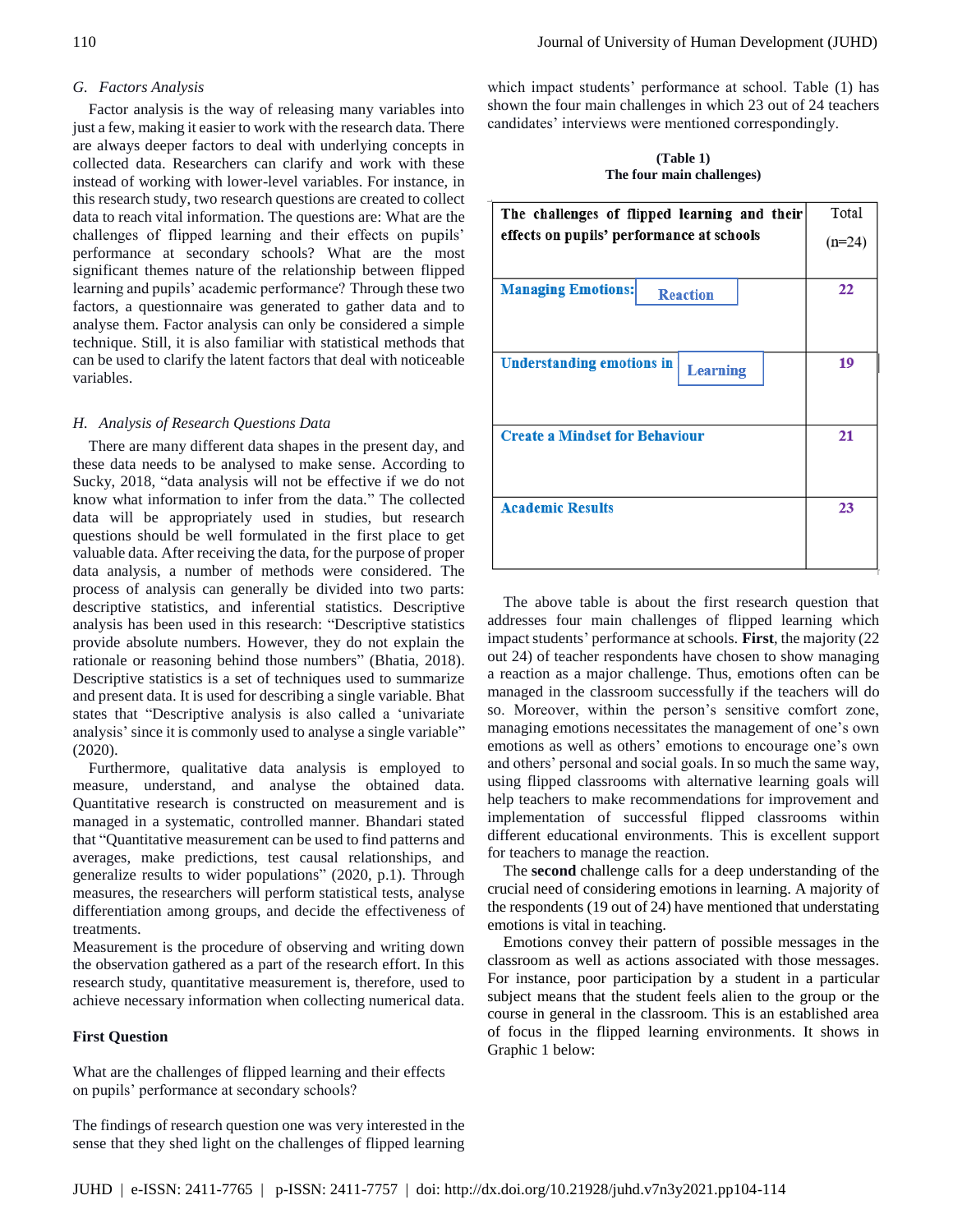

**(The four main challenges)**

The **third** challenge: 21 out of 24 teachers were shown to mention the prominence of the knowledge of using emotions to facilitate thoughts and behaviours in the classrooms. This was the capacity of the reactions to guide the cognitive system and promote thinking and help direct thinking toward truly vital matters. A14, one of the participants, mentioned that "it is difficult to imagine effective teachers who do not have an abiding facilitating thought, who does not love being among students, and who do not gain fulfilment from nourishing others minds and lives".

Dubiously, A 22, another participant, pointed out a similar problem to A 18. Educational workers and facilitators, especially teachers, are expected to show mastery of the skills that incorporate emotions in designing action plans that create mindsets for behaviour. The **fourth** challenge is noticing academic results: 23 out of 24 participants were identified. It is so significant that teachers focus on this challenge which is leading the dimensions to accurately perceive academic results in schools. For example, providing an ambience where students find positive images of themselves that effect valuable recognition of their very existence in classroom settings. This is most conspicuous insofar as it acts as a powerful drive that encourages positive mentalities with foremost achievement of academic goals. A 21 has stated that "a positive mind-set can give me more confidence, improve my mood, and even reduce the likelihood of developing conditions such as depression and other stress-related disorders that cannot start the day with a positive affirmation."

#### **Second Question**

What are the most significant themes that characterize the nature of the relationship between flipped learning and pupils' academic performance?

The data collected from questionnaires were used to investigate the significance of flipped learning in learning environments (classrooms here) where teachers can potentially influence the students' performance as well as academic achievement. Quantitative data were collected using online questionnaires to identify and specify the dimensions of the most significant themes that characterize the relationship between flipped learning and pupils' academic performance**s** and achievements. The findings of research question two show that there are five most significant impacts of the relationship between flipped learning and pupils' academic performance. From Graphic 2, it becomes clear and concise that there are five main significant factors.



**(Graphic 2)**

**(The five most significant themes that characterize the nature of the relationship between flipped learning and pupils' academic performance)**

Inside graphic 2, it has shown that five factors impact the relationship between flipped learning and pupil's academic performance. **First**, (36%) the majority of teachers responded that classroom quizzes and continual assessments impact pupils' academic performance. A13 stated that "this is very important for the flipped learning and students' academic results." The **second** factor is online self-paced learning with (24%) advocates among the respondents. Offering self-placed online learning is key to empowering the learners with access to easily digestible content anytime, anywhere. This flexibility, which is inherently available in online self-paced learning, offers a new universe of opportunities to deliver continuing education that is in comfortable alignment with the needs of today's learners. The **third important theme,** pair and share activity, has shown to have won favours with 18% (that is 24 teachers' responses coded and adapted in percentage) of the respondents.

A11 pointed out that "it is significant to this factor in flipped learning classroom because the pair-share activity allows them to feel more comfortable sharing their thoughts." In addition, this strategy can further improve students' speaking and listening skills. The **fourth** factor is flipped learning classroom, which (14%) of teachers believe is successful. A16 has mentioned that "the flipped classroom is a blended learning model in which traditional ideas about classroom activities and homework are revised, or flipped. In this model, teachers have students interact with new material for homework first." Finally, the **fifth** factor is the flipped learning teams that are the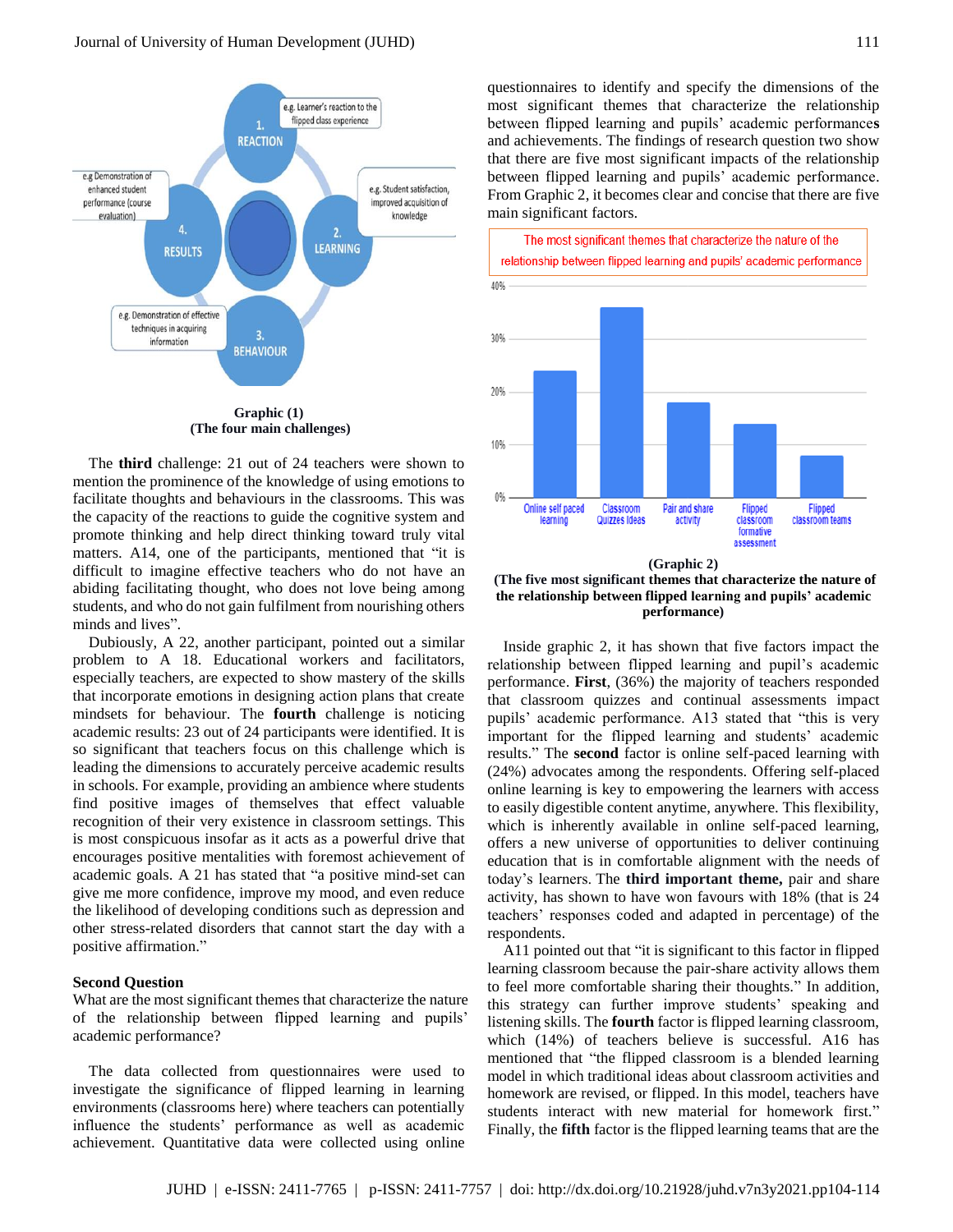lowest coding from the results (8%) have mentioned. It improves personalized learning and teaching methods.

## **Third Question**

To what extent does the teacher significantly impact flipped learning and pupils' academic performance?

The findings for research question three were compound because two forms of data were essential to be accomplished. In the first form, 24 teachers were interviewed. The second form, the questionnaire, was distributed among 225 students from 10 schools optionally selected. Table 2 has shown the four main factors that extend the significance of the teachers' impact on flipped learning classrooms and pupils' academic results.

## **(Table 2)**

**The four main Factors impact Flipped Learning)**

| The four main Factors impacts<br><b>Flipped Learning</b> | Total<br>$(n=24)$ | Total<br>$(n=225)$ |
|----------------------------------------------------------|-------------------|--------------------|
| <b>Pupils Remembering</b>                                | 23                | 216                |
| <b>Pupils Applying Tasks</b>                             | 21                | 211                |
| <b>Pupils Creating</b>                                   | 22                | 209                |
| <b>Pupils Analyzing</b>                                  | 23                | 201                |

## *I. Pupils' Remembering*

**First**, 23 out of 24, the majority of teachers responded that flipped classroom influences pupils' remembering: this bears substantial effects on pupils' academic performance. According to A 15: "the terms flipped classroom and flipped learning have been on my detector for a while now and I have always thought it sounded an interesting concept for remembering tasks by pupils." Moreover, A 19 pointed out that by using flipped classrooms, educators can use the extra instructional time to create an active environment with the students where there is constant feedback available for the students.

## *J. Pupils Applying Tasks*

The **second** factor is applying tasks in the flipped classroom: 21 out of 24 candidates were respondents to this concept. The concept is to apply tasks in a flipped classroom where students engage with teachers or other materials outside of class to prepare for an active learning experience in the classroom. Thus, pupils do not need to memorize everything. It means pupils can study in the flipped classroom and understand well without the necessity to memorize the tasks. A17 believes that "an increasing number of teachers in different schools are using flipped classroom approach in their teaching." This instructional approach combines video-based learning outside

the classroom and in-application applying in group learning activities inside the classroom. Lastly, the researchers of this study assume the purpose of this factor is to provide a review of implementing flipped classrooms that were identified and categorized into pupils related applying tasks.

**(Table 3) Schools Demographics)**

| <b>10 Schools</b><br>223 students     | <b>Gender</b>       | <b>Level of</b><br><b>Education</b> | <b>Education</b><br>Rank | Key Stages 3, 4 and 5 |
|---------------------------------------|---------------------|-------------------------------------|--------------------------|-----------------------|
| 1. Slemani High School                | Male<br>&<br>Female | Secondary                           | $\overline{\mathcal{L}}$ | Year 10               |
| 2. Zanst Private high school          | Male<br>&<br>Female | Secondary                           | 1                        | Year 10               |
| 3. Baxshnda Secondary<br>School       | Male                | Secondary                           | $\mathbf{1}$             | Year 11               |
| 4. Tavan High School                  | Female              | Secondary                           | 1                        | Year 12               |
| 5. US Colleges Secondary<br>School    | Female &<br>Male    | Academic<br>Institution             | $\overline{2}$           | Year 11               |
| 6. Salahadin High School              | Male                | Secondary                           | $\mathbf{1}$             | Year 10               |
| 7. Rava Institute                     | Male                | Secondary                           | $\overline{2}$           | Year 11               |
| 8. Computer Institute in<br>Slemani   | Female &<br>Male    | Academic<br>Institution             | $\overline{2}$           | Year 11               |
| 9. Amyan Institute                    | Male<br>&<br>Female | Academic<br>Institution             | $\overline{2}$           | Year 10               |
| 10. Technical Institute of<br>Bakrajo | Male                | Secondary                           | 3                        | Year 10               |

Table 3 above has shown schools demographics and compounds with table 2. The compound from both data analyses the findings has found four main factors that impact flipped learning in applying tasks.

## *K. Pupils Creating*

 $\ast$ 

(22 out of 24) teachers were interviewed and this factor enables teachers to move much more quickly from focusing on pupils creating the tasks to develop higher-order thinking skills like evaluation and analysis. In addition, as stated by A 12 "this is a perfect way of encouraging pupils creating own developing possession of learning by the students themselves."

The value of a flipped class is creating a workshop where students can inquire about lesson content, test their skills in applying knowledge, and interact in hands-on activities. Additionally, having a flipped classroom means that creating tasks, in-class assignments, and essays into more engaging discussions and projects.

## *L. Pupils Analysing*

The fourth theme regards pupils' analysing tasks in flipped learning. The main goal of this factor, in a flipped classroom, is to enhance student learning and achievement by reversing the traditional model of a classroom through re-focusing class time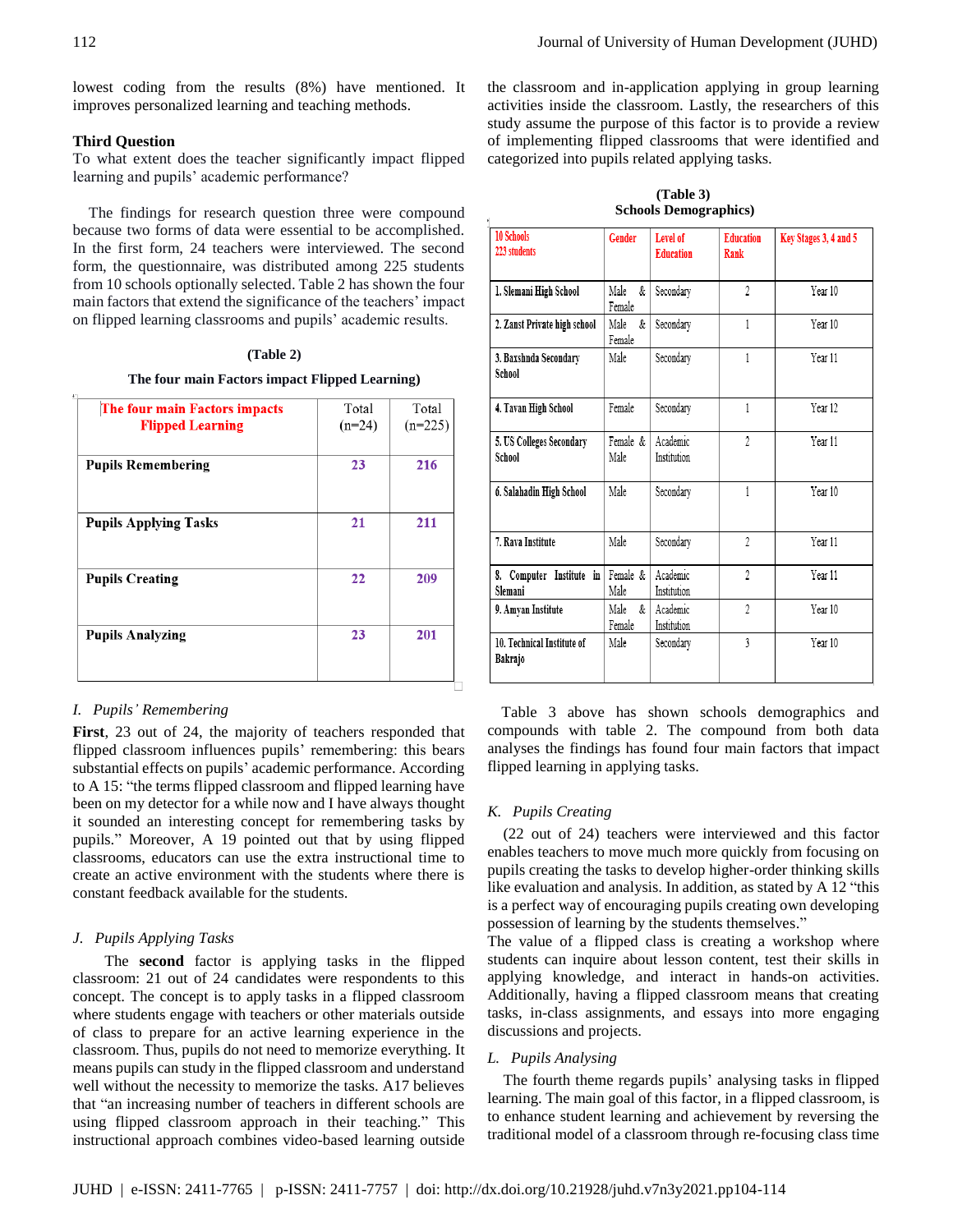on analysing; lessons, assessments, and homework which are leading the improvement become incentives for the pupils to prepare for analysing tasks. Finally, the flipped learning classroom encourages pupils to analyse the interaction and this study suggests that it is one of the most important pedagogical formats that can improve student learning in flipped learning classroom.

## *M. Results and Discussion*

The findings of this study show that alternative philosophical underpinnings can have profound effects on pupils' learning. The first effect is that the teacher significantly impacts flipped learning and pupils' academic performance. The second finding signifies the validity of epistemological and theoretical assumptions: the relationship between flipped learning and pupils' academic performance. The third implication sheds light on the ontology and the theory of knowledge employed to understand the reality in the classroom in a variety of approaches. Moreover, as detailed above, the theoretical framework that the present research promotes to have the quality to brighten and justify the objectives of this study is the post-positivistic or scientific method framework. Post-positivist researchers possibly need to recognise, sometimes reluctantly, that the core principles of positivism must be relaxed. Positivism reflects a deterministic philosophy in which causes probably determine effects or outcomes. Hence, the problems studied by positivists reflect a need to examine causes that impact outcomes. It is also reductionist in that the intent is to decrease the models into smaller, discrete sets of relationships that are capable of being tested in terms of the variables that constitute hypotheses and research questions. The knowledge that develops through a positivist or post-positivist lens is based on careful observation and measurement of the objective reality that exists "out there" in the world. Nevertheless, one does not need to operate within the positivistic research framework to say something about causality. Although qualitative methods do not show to own a causal warrant, in a situation where the researcher makes explicit that he/she does not intend to report counterfactual causal findings, it is perfectly alright to explain the causes of social events through constructivist or interpretive framework employing qualitative methods. Because of the issue of unravelling counterfactual causes in social science research, social methodologists are currently suggesting a new paradigm which is receiving a lot of sympathy i.e. causal social explanation methodology.

Quantitative and qualitative methods are not alternative strategies for the same research activity; it is unfortunate that researchers continue to emphasize the "*false dualism*" between the two. The methodological battle within the social sciences has contributed to a growing feeling within the educational research community that the positivistic model is inadequate for the study of education. Several theorists have rightly suggested that the aims of social science are different from those of naturalistic science. Some have argued that whereas naturalistic science aims at explanation in terms of prediction and control, social science aims at understanding. Educational research in

the naturalistic (or positivistic) mode can rarely tell us everything about, for example, a particular pedagogical method – say, one of teaching "quadratic equation" ─ and possibly why it is significantly and generally better than another. Qualitative methods ─ ethnographic studies, case studies, historical summaries, even powerful anecdotes  $-$  can help us understand why a method works with some children and some teachers in some situations and fails to do so in others.

The researchers of the present study suggest that there is a need to acknowledge that what has happened in educational research has all the earmarks of a scientific revolution. Important figures, long associated with positivistic paradigm, have acknowledged qualitative aspects previously ignored in naturalistic science. Qualitative researchers have polished their work on category schemes to increase the possibility of generalization. Consequently, quantitative methods have become more qualitative and vice versa. It may be that what some think of now as a "qualitative" paradigm will not displace the old but, rather, that a new paradigm incorporating the best of each will emerge. The present research contends that both paradigms have much to offer, but what is offered and what constitutes the goals of any project must together guide the choice of methodology. Whether the intention is to build or test a theory or to survey an issue or look at it in depth or to look at individual cases and abstract essential features, generalizing them because of their perceived vital nature would all go into making decision on what methodology and data collection methods one adopts in a specific study. There is no intention to argue here that one paradigm is better than another in a variety of given situations. The present study, therefore, complements this methodology with a case-study design to help the researchers of this study understand the perceptions of actors within the education community they are investigating.

This enables the present researchers to become categorized as post-positivist thinkers in the field of planning quality education plans. Notwithstanding, a certain inclination towards pragmatism is inherently structured into our efforts as our research seeks to bear practical achievements. Combined, they might further classify the present researchers' rationale as methodological pluralist. The result is to dismember the body of hard facts to identify the multi-dimensional significances of disentangled empirical observations insofar as they bear proof of relevance to unravelled counter facts. Paradigm shifts are the result of novel epistemological interpretations with the potential to facilitate the learning process and help achieve the target educational goals.

The challenges of flipped learning help educators and learners better understand the complex cobweb of learning; it is predominately a result of dealing with the human mind, feelings and emotions in the very act of education. Educational workers, especially teachers, need to develop an awareness of the important emotional dimension of the learners and constantly fine-tune their understanding of the condition of human nature, feelings and emotions. This is in favourable agreement with the ever-changing nature of the modern world. The rapid shifts need to be observed, understood and interpreted while heeding to the foremost needs of an important education stakeholder, the pupils as in our study. The outcome includes better